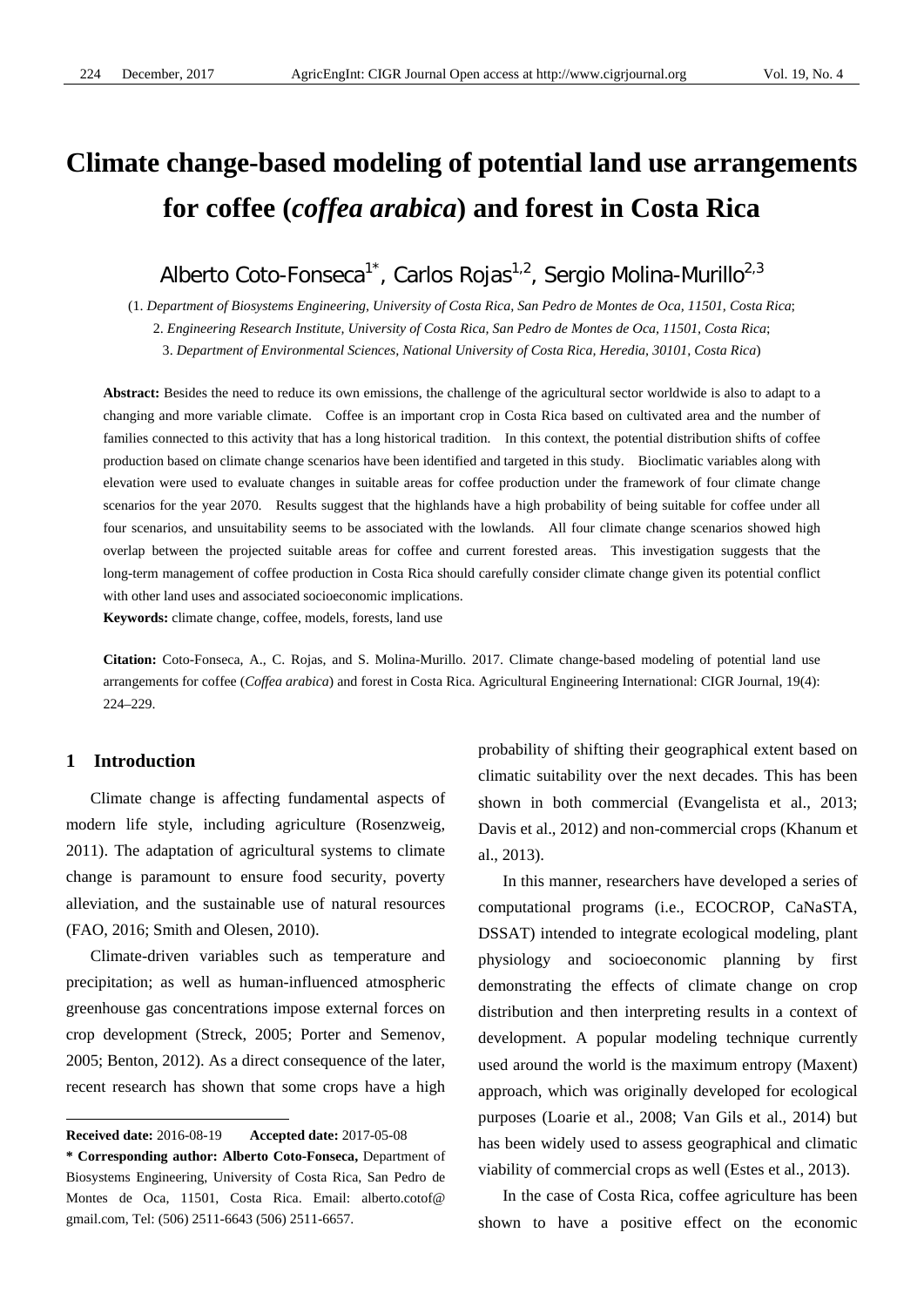development of rural areas (Wollni and Zeller, 2007) but little has been published on the use of ecological modeling to assess potential shifts in the optimal distribution of crops. Even though some larger scale studies under the climate change framework (Ovalle-Rivera et al., 2015) are in place for coffee; these do not show the higher resolution needed for country-level assessments. Given the importance of such integration between economic development and climate change drivers at different scales (Van Vuuren et al., 2011), the Intergovernmental Panel on Climate Change (IPCC) has included four different representative concentration pathways (RCP) in its fifth assessment report in 2014 (Intergovernmental Panel on Climate Change, 2014). These RCPs are intended to provide modelers with standard scenarios for the development of potential future climate change effects.

In the present study, the potential suitable area of coffee distribution in Costa Rica for the year 2070 under four climate change scenarios was determined using the Maxent protocol. Besides contributing to the limited published information on this topic for such country and the Central American region, the approach took herein also contributes in terms of generating information to consider agriculture-based climate change potential vulnerability for administrative divisions in Costa Rica.

### **2 Materials and methods**

The study area of this work encompassed all the Costa Rican territory. All the compilation of data and spatial analyses were carried out in 2015.

First, a database of geographical locations pertaining private lands used for coffee agriculture was created using 2012 information from the Coffee Research Center (CICAFE). This database, consisting of 4034 individual locations across Costa Rica, was used to create a baseline distributional map for the subsequent analyses. Such map was considered in the present investigation to depict the current distribution of coffee lands in the country.

Second, a series of bioclimatic data rasters at a spatial resolution of 30 arc seconds for 1) the current global climatic condition (average between 1950-2000) and 2) for the four different scenarios centered on 2070 (average between 2061-2080) were obtained from the databases of the WorldClim (www.worldclim.org) and the Consultative Group on International Agricultural Research (CGIAR, www.cgiar.org) databases, respectively. For the latter, two general circulation models (GCM), Miroc-ESM and Hadgem2-ES; and two RCPs, the 4.5 and 6.0 options, were selected.

The choice of the year 2070 was made based on the available projections for bioclimatic data according to the fifth report of the IPCC. Both GCM were selected because of their use in the analysis of ecological systems and of the high probability of continuing to be used in the future (Nygaard, 2015; Betts et al., 2015). Miroc-ESM predicts relatively dry scenarios, while Hadgem2-ES foretell moderate scenarios (moderate reduction of precipitation and increase in the temperature). Regarding the RCP, Collins et al. (2013) establish that those two concentration pathways assume moderate carbon emission curves, which stabilize until the year 2150, while the RCP of 8.5 stabilizes near 2250 (low confidence) and 2.6 for the 2070 (unreal).

Third, in order to evaluate which variables (represented by the individual rasters) could be considered for modeling, a preliminary assessment of their predictive relative importance was carried out based on the original distribution map. For this task, all 19 original bioclimatic rasters plus an extra elevational set were clipped for Costa Rica and loaded in the software Maxent (v.3.3.3k) to generate a first ecological model of coffee based on 100 replicates. Using the resulting model, the non-correlated variables that accumulated up to 70% of the total variation associated with the predictive power of the model were selected (minimum temperature of the coldest month, elevation, and mean diurnal range). For the latter selection, after the original results including all variables were obtained, a statistical analysis of all variable correlations was carried out on ArcGIS (v.10.2) with a cutoff value of 0.80 for the Pearson´s r correlation estimator associated with the lower ranked variables. In this manner, when two variables showed an *r* value higher than 0.80, the one with the lowest cumulative importance according to the original Maxent model was eliminated.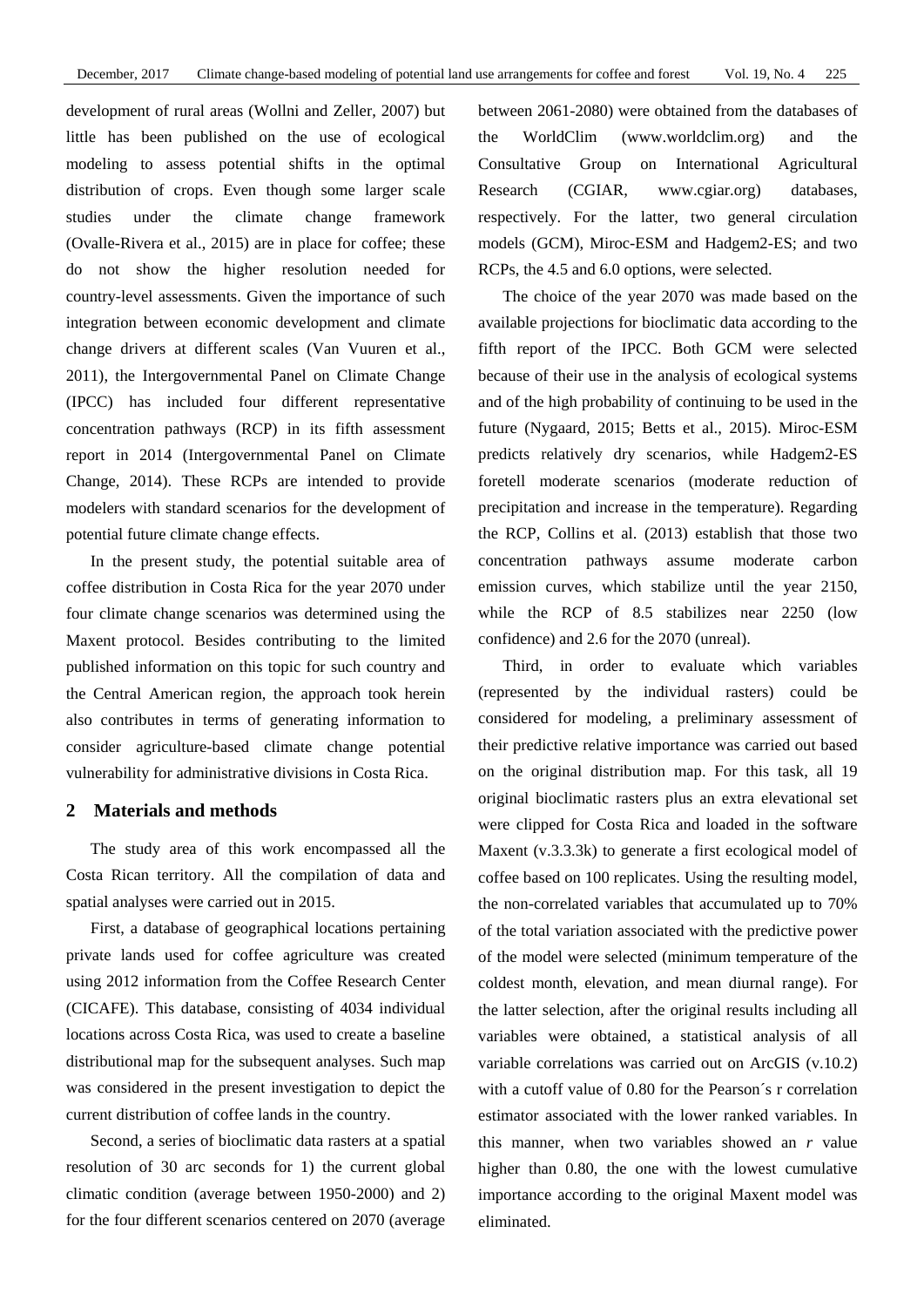Forth, the selected variables were used to construct all the models presented herein in order to minimize errors in the calculations that could be the product of different sets of variables used for different scenarios. In all of the successive ecological models, most standard options in Maxent were applied. One hundred runs and the bootstrap replicated run type were used. When all probability rasters were obtained, the 10-percentile training presence threshold was used to define the suitable/unsuitable areas. With that information, a series of binary maps were created to determine the zones where the crop could have a high probability of ecological expansion and contraction. Furthermore, in order to provide detail for local governance, a layer of administrative municipalities was used in conjunction with the probability rasters, generating a category based determination of crop production suitability in comparison with the current state.

Finally, the percentage of crop overlap with the current forest cover was obtained by generating a forest cover map that considered mature, successional, deciduous, and mangrove swamp forest types. This forest cover layer was created from the 2012 dataset of the Costa Rican Forest Resources Information System (SIREFOR). This comparison was made in order to determine the forest areas with potential threats of coffee expansion based on the climate change models created. Dairy farming in the highlands is another competing land use with coffee; however, we focus the study on forest-land since it is a critical land-use for a national conservation strategy not competing in a market system but in a policy realm.

### **3 Results and discussion**

For coffee in Costa Rica, the preliminary bioclimatic assessment showed that only three variables were required to explain over 70% of the structure associated with the current distribution of the crop. In fact, the three selected variables explained over 85% of the variability associated with the models constructed herein. This result is an indication of the ecological and climatic homogeneity of the areas currently used for coffee production, which in the case of Costa Rica typically

corresponds with intermediate elevations in moist to wet tropical forest zones. The area under the curve (AUC) values obtained for both the current distribution model and all four future scenario models were calculated in 0.86. According to Baldwin (2009), such a high magnitude of the estimator reflects the potential accuracy of the models since AUC values near 0.50 indicate an adjustment better than expected by chance, and thus, values close to 1.00 would reflect a perfect adjustment.

Figure 1 shows that all four models evaluated herein, and contrasted with the current distribution of coffee lands, predicted an expansion in the northwestern part of the country and a contraction along the Caribbean highlands. Interestingly, such expansion of potential areas for coffee production was mainly located at intermediate elevations of the windward side in both the Tilaran and Guanacaste mountain ranges, where national parks currently exist. The Miroc-based models were the ones that showed the strongest contraction of suitable areas; however, for all four scenarios evaluated, the net predicted change was positive with values between three and eight percent of net gain in suitable areas for coffee production in Costa Rica by the second part of the XXI century.

Since coffee agriculture is a relevant economic activity in rural intermediate elevations of Costa Rica (Instituto del Café de Costa Rica [ICAFE], 2015), it is important to note that potential changes in the optimal areas for coffee production may impact the life style of the people living in those areas. For all future scenarios, the central zone of Costa Rica showed a high probability to continue sustaining the crop (Figure 2). Interestingly, the same pattern was observed in areas of the country where coffee production is already an important agricultural activity (e.g., counties of Tarrazú, Naranjo and Poás). This is relevant because those areas are strategic for the international trade of Costa Rican coffee.

It is likely anyway, that in the predicted unsuitable areas farmers will continue to grow coffee, even if the bioclimatic conditions do not favor its production. This can be related to the cultural value of coffee in the collective memory of Costa Ricans since this crop was an engine in the construction of the national identity (Peters,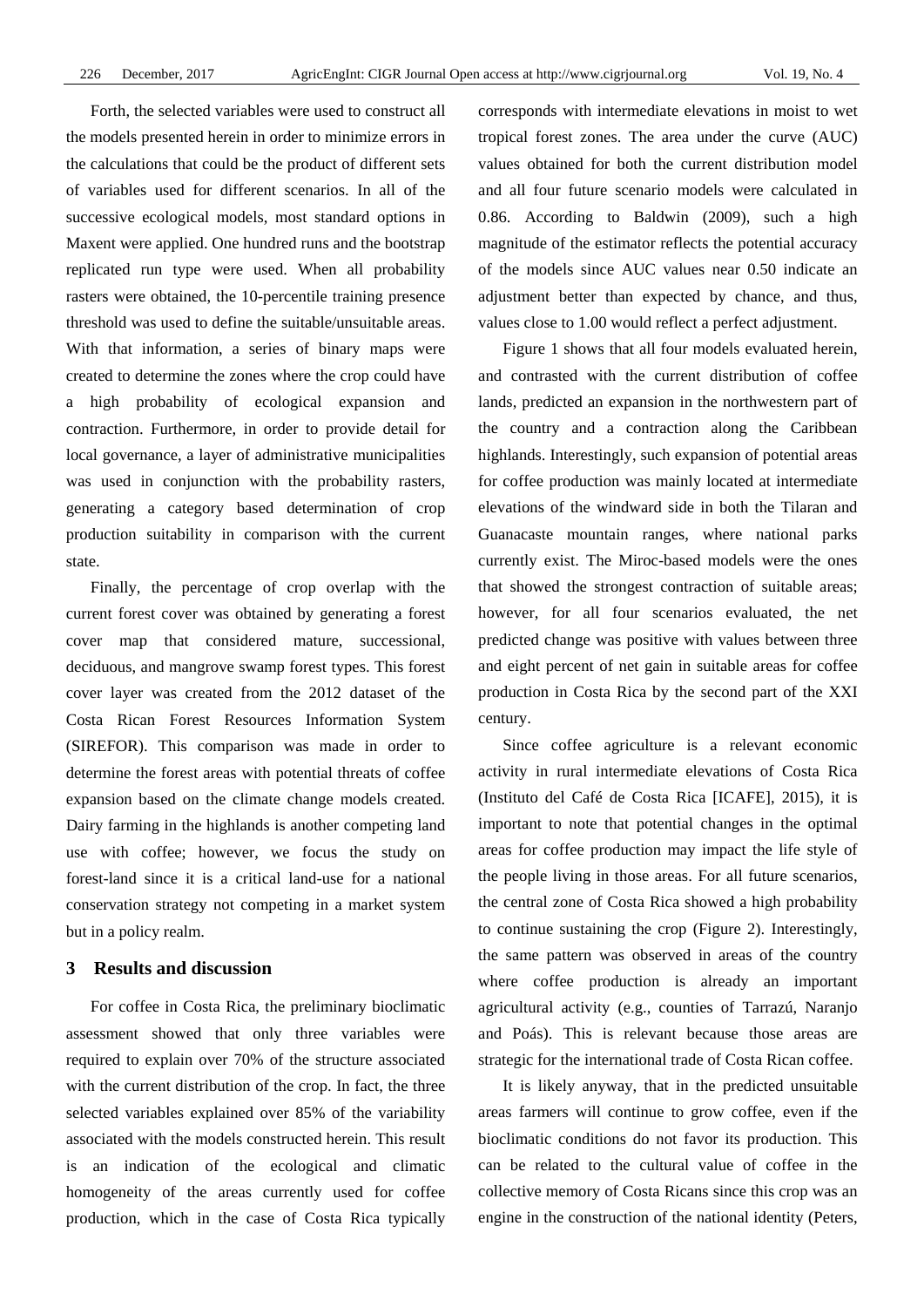2001). For instance, despite that coffee represents the single largest extension of any agricultural crop (Instituto Nacional de Estadística y Censos [INEC], 2015), coffee exports only represented 0.34% of the gross domestic production (GDP) and 2.46% of the total revenue from exported goods in 2014 (ICAFE, 2015). This low relevance of coffee for the overall national economy is yet important for the economy of local farmers and their families, which farms represented in the same year about a quarter of the total nationally (INEC, 2015).











As observed in Figure 3, all the models studied during this investigation showed an increase in the overlap between suitable areas for coffee production and the current forest cover in Costa Rica. In this sense, it is important to consider the environmental viability of future coffee production because most of the higher elevation lands, where the overlap occurs in our models, provide a series of key ecosystem services and serve as a shelter to preserve the biodiversity of the country (Laderach et al., 2011). For instance, the surroundings of the capital city, where coffee production has been a key economic activity over the years, have been transformed into suburban areas. This kind of situation will surely continue to take place in detriment of the suitable areas for coffee production, which in turn, may generate pressure to enter the protected higher-elevation national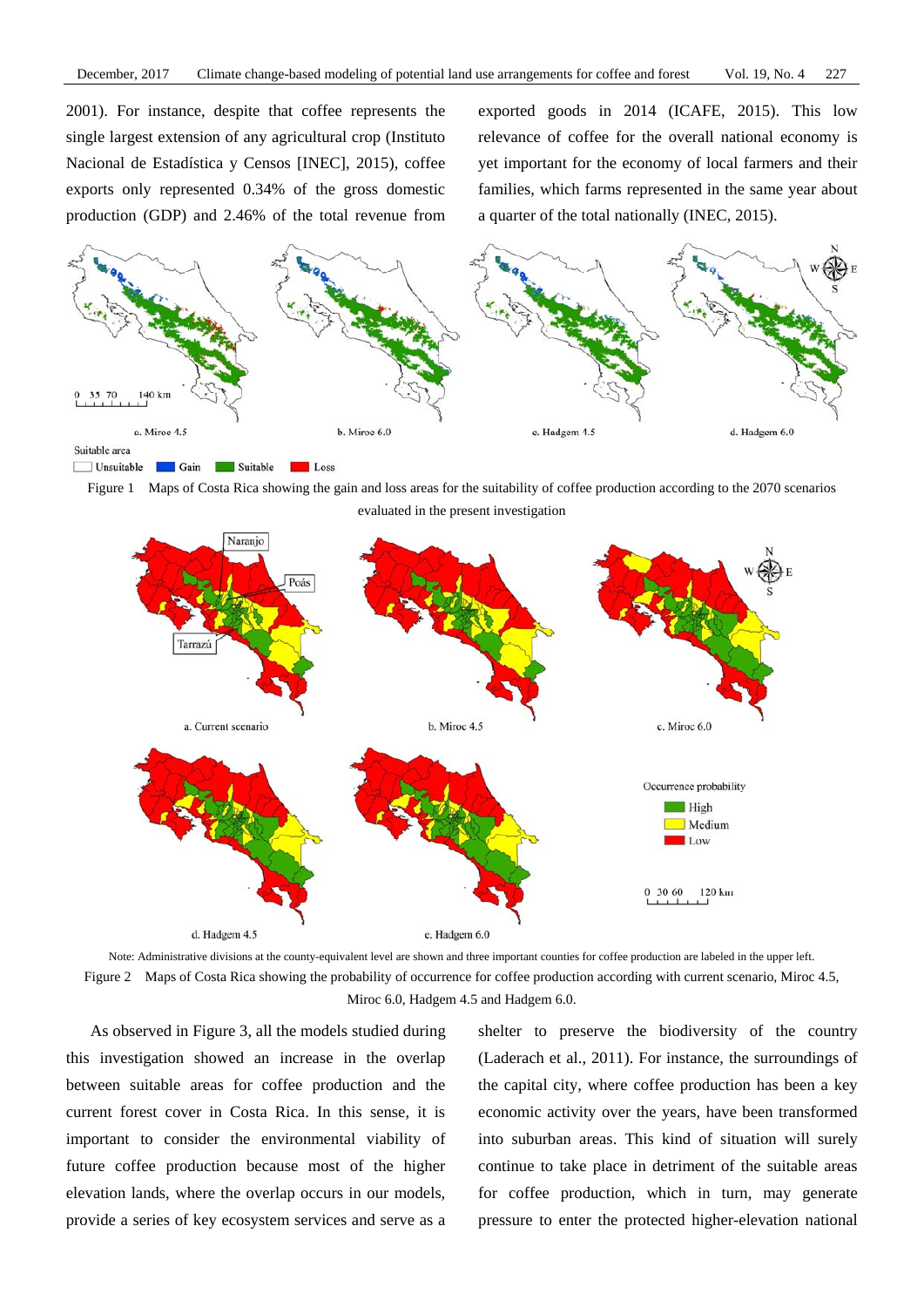forests. This is problematic since water quality and quantity in the metropolitan area of Costa Rica depend on the protection of these forest areas, putting at risk the long term wellbeing of over 60% of the country population.









An additional source of conflict might be the protection of forests in private lands in an economically efficient manner. Since 1997, Costa Rica established the Program of Payment for Environmental Services (PPES), the first of its kind in a developing country. The PPES has been a key strategy to deter deforestation over the last two decades. However, in a situation of increasing competition with agricultural production, the opportunity cost for such forest protection is making it progressively more difficult to manage forests along with their associated goods and services (Murillo et al., 2014). In this manner, the results presented herein are helpful to inform the different stakeholders of conservation production sectors about the potential land use changes associated with new climate scenarios.

Finally, the ecological modeling developed in this study has great relevance for the coffee sector of Costa Rica, since it shows potential suitable areas for the production of such product under the framework of climate change. The latter is relevant in the successful adaptation of the agricultural sector to different climate change-driven pressures. In this manner, the use of tools such as the ones used in this study along with the generation of public policies might provide effective strategies for the Costa Rican coffee supply chain to prepare for such expected changes. These types of approaches could sustain the relevance of the coffee sector for the local economy in rural areas and maintain the cultural importance of the product in Costa Rica.

## **4 Conclusions**

It is very likely, according to the approach and models used in this investigation, that the Costa Rican highlands will continue to be suitable areas for coffee production in the future. Our models showed however, a series of expansions and contractions that may pose challenges to local populations that rely on coffee for income generation. The net change of the potential area for coffee production was predicted to be positive, and protected areas in the higher elevations seemed to be the target locations for a potential expansion. The type of modeling used in this study may provide relevant elements for the implementation of management and adaptation strategies of current and future land use arrangements in Costa Rica. In the case of coffee, such a situation can derive in the maintenance of the sector given its historical and cultural importance, but in the case of highland forests, it may trigger a sign of attention due their increasing risk in the future, a public-policy challenging endeavor. In either way, the approach used in the present investigation may be used for the correct planning of coffee-related activities and the promotion of sustainable coffee practices.